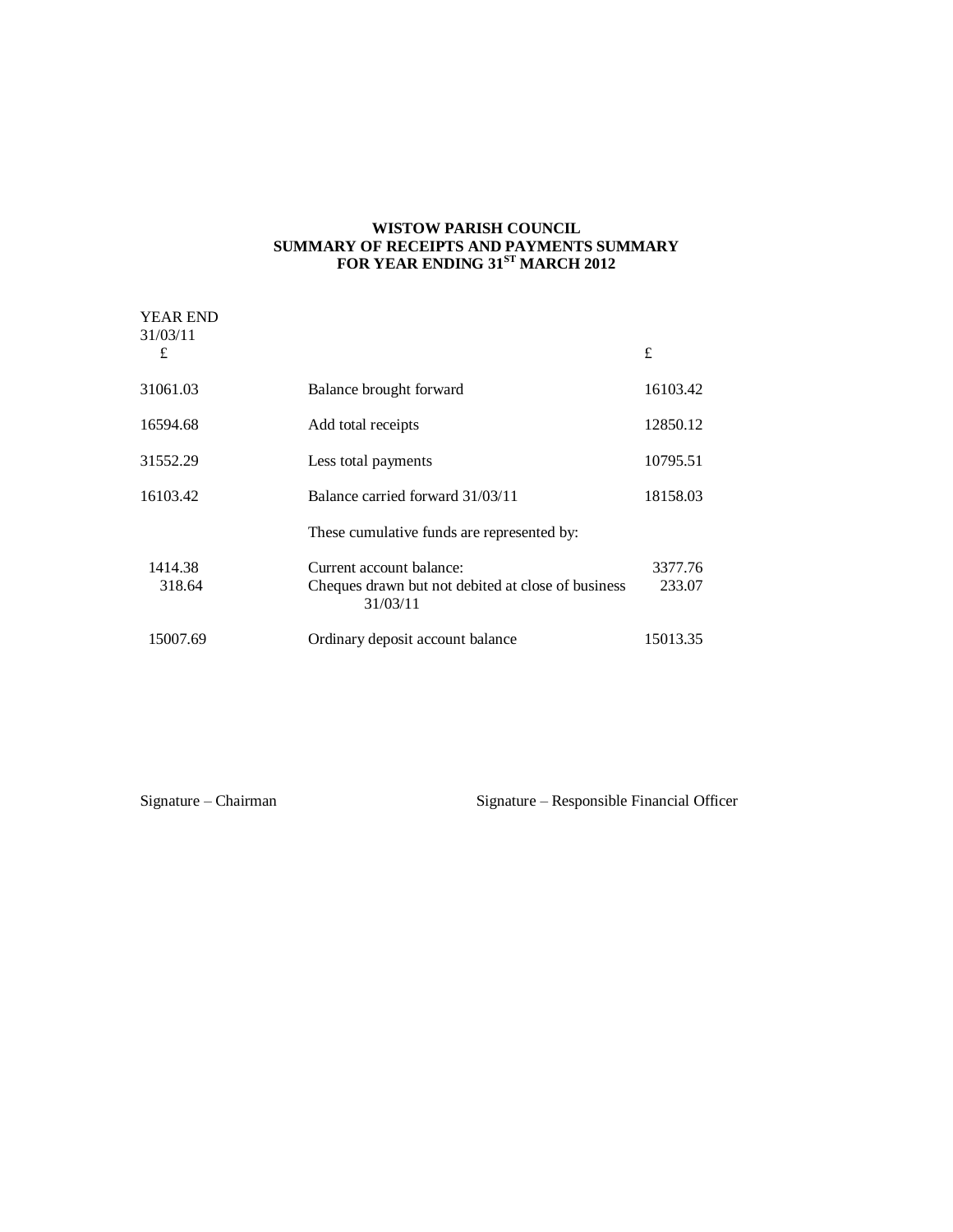# **WISTOW PARISH COUNCIL SUPPORTING STATEMENT TO THE ACCOUNTS FOR THE YEAR ENDING 31ST MARCH 2012**

#### **1. Assets** A) Movements in the year

| A) MOVEMENTS In the year                                |                                  |  |  |
|---------------------------------------------------------|----------------------------------|--|--|
| During the year the following assets were purchased     | Cost Price £                     |  |  |
| One salt bin                                            | 95.00 (included below)           |  |  |
| One waste bin                                           | 194.79 (included below)          |  |  |
| Three picnic benches                                    | 1181.01                          |  |  |
| B) The following assets were disposed of:               | Receipt $f$                      |  |  |
| 5 picnic tables                                         | scrapped                         |  |  |
| Seat around stump in playground                         | scrapped                         |  |  |
| C) At $31st$ March 2012 the following assets were held: | Value                            |  |  |
| <b>COMMUNITY ASSETS</b>                                 |                                  |  |  |
| Allotment land (16 acres)                               | 1.00 Rented to allotment holders |  |  |
| <b>OTHER FIXED ASSETS</b>                               |                                  |  |  |
| Bus shelter                                             | 4833.35                          |  |  |
| 17 Lamp posts, columns and brackets                     | 27052.92                         |  |  |
| 4 seats                                                 | 2355.69                          |  |  |
| Seat at play area                                       | 513.66                           |  |  |
| Slide                                                   | 3543.41                          |  |  |
| Swing                                                   | 2970.52                          |  |  |
| Seesaw (new seats 2010)                                 | 2000.86                          |  |  |
| Climbing frame                                          | 537.19                           |  |  |
| 2 notice boards                                         | 935.82                           |  |  |
| Scout activity trail                                    | 2336.03                          |  |  |
| 25 meter aerial runway                                  | 9956.48                          |  |  |
| 8 salt bins                                             | 800.00                           |  |  |
| 11 waste bins                                           | 2145.00                          |  |  |
| 2 football goals                                        | 1648.15                          |  |  |
| 2 football goal nets                                    | 64.11                            |  |  |
| Filing cabinet and folders                              | 169.91                           |  |  |
| Playmatting                                             | 10209.57                         |  |  |
| Flagpole                                                | 58.35                            |  |  |
| Village sign                                            | 1869.31                          |  |  |
| Adventure play equipment                                | 31796.23                         |  |  |
| Gate at playground                                      | 1002.55                          |  |  |
|                                                         |                                  |  |  |

108,980.15 (including allotments)

These assets have been valued at the current insurance value.

The basis of valuation of these assets is replacement value with the exception of the allotment land which is valued at the nominal value of £1.00.

# **2. Borrowings**

At the close of business on 31<sup>st</sup> March 2012 no loans to the Council were outstanding.

# **3. Leases (NB Equipment only)**

At 31<sup>st</sup> March 2012 no leases were in operation.

#### **4. Debts outstanding**

At 31<sup>st</sup> March 2012 debts of £1023.45 were outstanding and due to the Council in respect of VAT refunds Signature – Chairman Signature – Responsible Financial Officer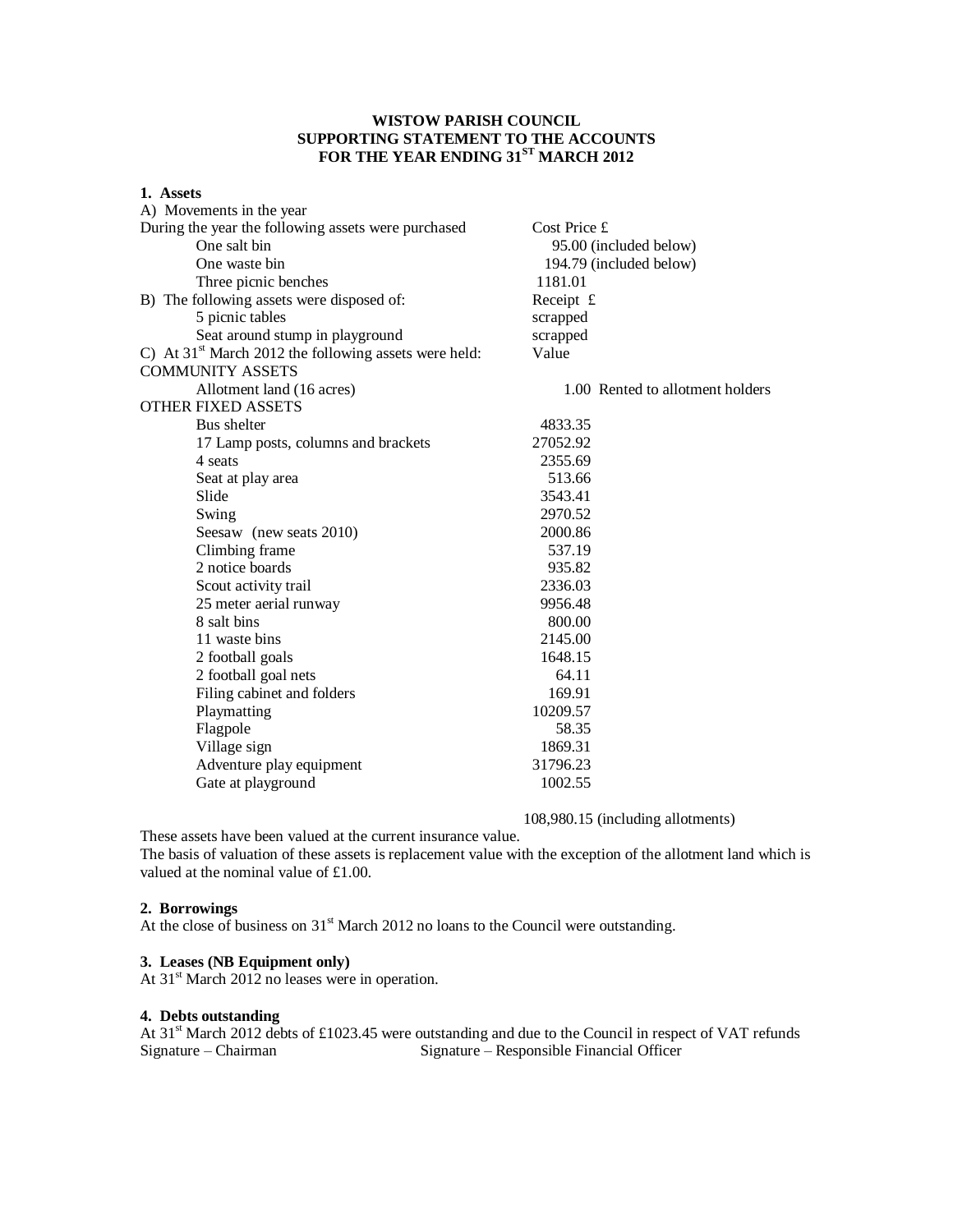#### **WISTOW PARISH COUNCIL SUPPORTING STATEMENT TO THE ACCOUNTS FOR THE YEAR ENDING 31ST MARCH 2012 continued**

#### **5. Tenancies**

During the year the following tenancies were held

A) Council as Landlords:

| Tenant      | Property            | Rent p.a. | Repairing/non repairing |
|-------------|---------------------|-----------|-------------------------|
| R P Burton  | 5 acre              | £330.75   | Repairing               |
| C Bowd      | $2\frac{1}{2}$ acre | £165.43   | Repairing               |
| P Burton    | $8\frac{1}{4}$ acre | £545.75   | Repairing               |
| H Manwaring | $\frac{1}{4}$ acre  | £ 16.54   | Repairing               |

B) Council as Tenant

| Landlord   | Property      | Rent p.a. | Repairing/non repairing |
|------------|---------------|-----------|-------------------------|
| <b>HDC</b> | Playing field | £100.00   | Repairing               |

### **6. Section 137 Payments**

Section 137 of the Local Government Act 1972 enables Parish Councils to spend up to the product of £6.44 per head of electorate for the benefit of people in the area on activities or projects not specifically authorized by other powers.

The limit for this Council in the year ended  $31<sup>st</sup>$  March 2012 was £2659.72 and no payments being made.

#### **7. Agency work**

During the year the Council undertook no agency work on behalf of other authorities.

# **8. Advertising and Publicity**

During the year the Council has not taken part in any advertising or publicity.

#### **9. Superannuation**

No superannuation contributions were made for the year ended  $31<sup>st</sup>$  March 2012.

I hereby certify that the above Summary of Receipts and Payments Account, Receipt and Payments Summary and Supporting Statement to the Accounts property presents receipts and payments of Wistow Parish Council for the 2011/12 financial year.

Signed Date Responsible Financial Officer Wistow Parish Council

I hereby certify that the above Summary of Receipts and Payments Account, Receipt and Payments Summary and Supporting Statement to the Accounts for the year ended  $31<sup>st</sup>$  March 2012 were approved by resolution of Wistow Parish Council on Tuesday,  $24<sup>th</sup>$  April 2012.

Signed Date Chairman of Wistow Parish Council